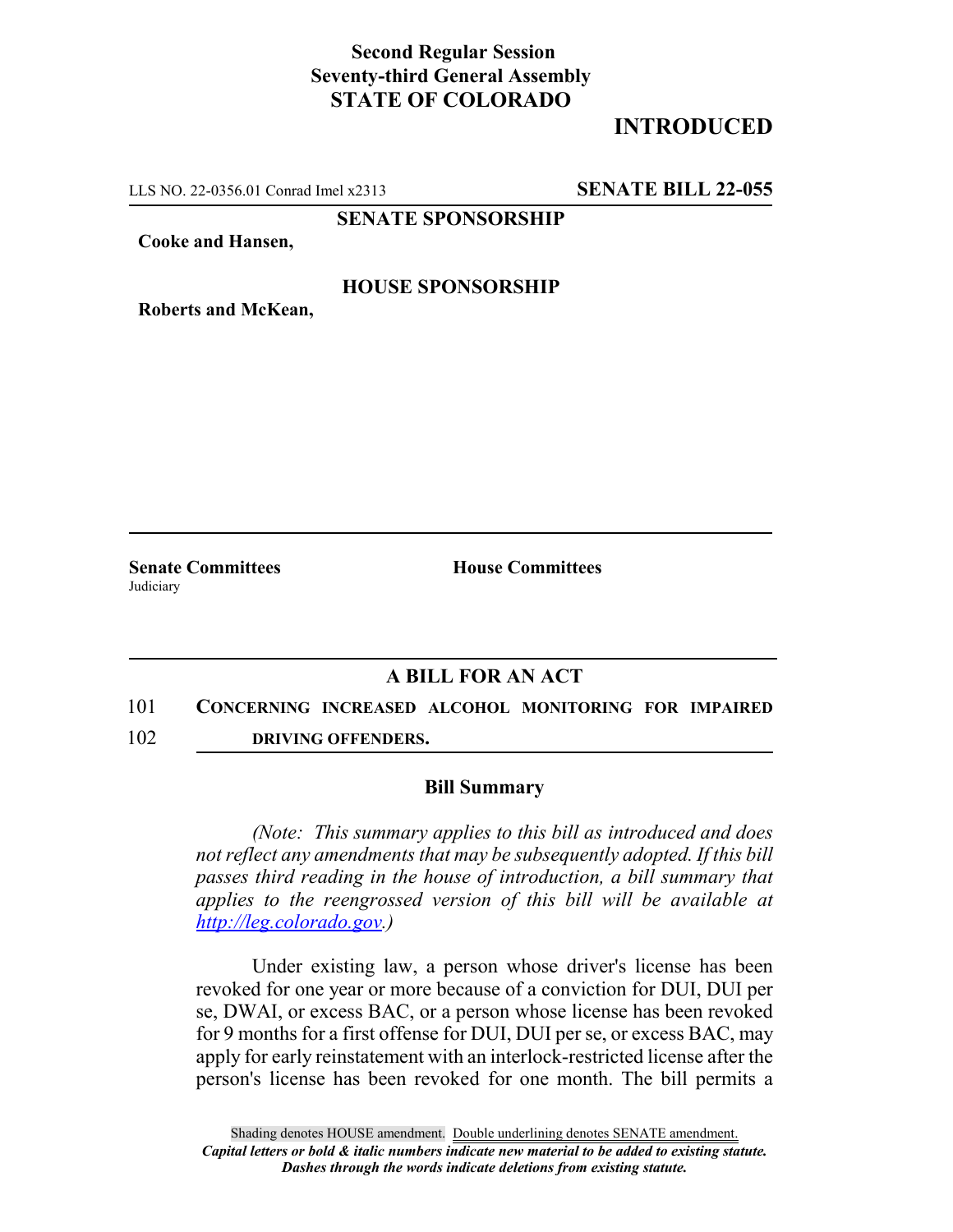person to apply for an early reinstatement with an interlock-restricted license immediately.

Existing law permits a court to order continuous alcohol monitoring for a person sentenced to probation following a second or subsequent conviction for DUI, DUI per se, or DWAI. The bill requires at least 90 days of continuous alcohol monitoring for a person sentenced to probation following a third or subsequent offense, or a felony offense, for DUI, DUI per se, or DWAI. The bill adds an exception for any continuous alcohol monitoring if the court finds that ordering monitoring would not be in the interest of justice or if the person's residence is in an area where the person cannot reasonably acquire a monitoring device.

The bill requires the judicial district's probation department to pay the costs of continuous alcohol monitoring for a person who is unable to pay and clarifies that money in the offender services fund can be used to pay those costs.

1 *Be it enacted by the General Assembly of the State of Colorado:*

2 **SECTION 1.** In Colorado Revised Statutes, 42-2-132.5, **amend** 3 (4)(a)(I) and (4)(a)(II)(A) as follows:

 **42-2-132.5. Mandatory and voluntary restricted licenses following alcohol convictions - rules.** (4) **Persons who may acquire an interlock-restricted license prior to serving a full-term revocation.** (a) (I) A person whose privilege to drive has been revoked for one year or more because of a DUI, DUI per se, or DWAI conviction or has been 9 revoked for one year or more for excess BAC under any provision of PURSUANT TO section 42-2-126 may apply for an early reinstatement with 11 an interlock-restricted license under the provisions of PURSUANT TO this 12 section after the person's privilege to drive has been revoked for one 13 month AT ANY TIME; except that a person who is less than twenty-one years of age at the time of the offense may not apply for early 15 reinstatement until his or her THE PERSON's license has been revoked for one year. A person whose privilege to drive has been revoked for one year or more because of a refusal may apply for an early reinstatement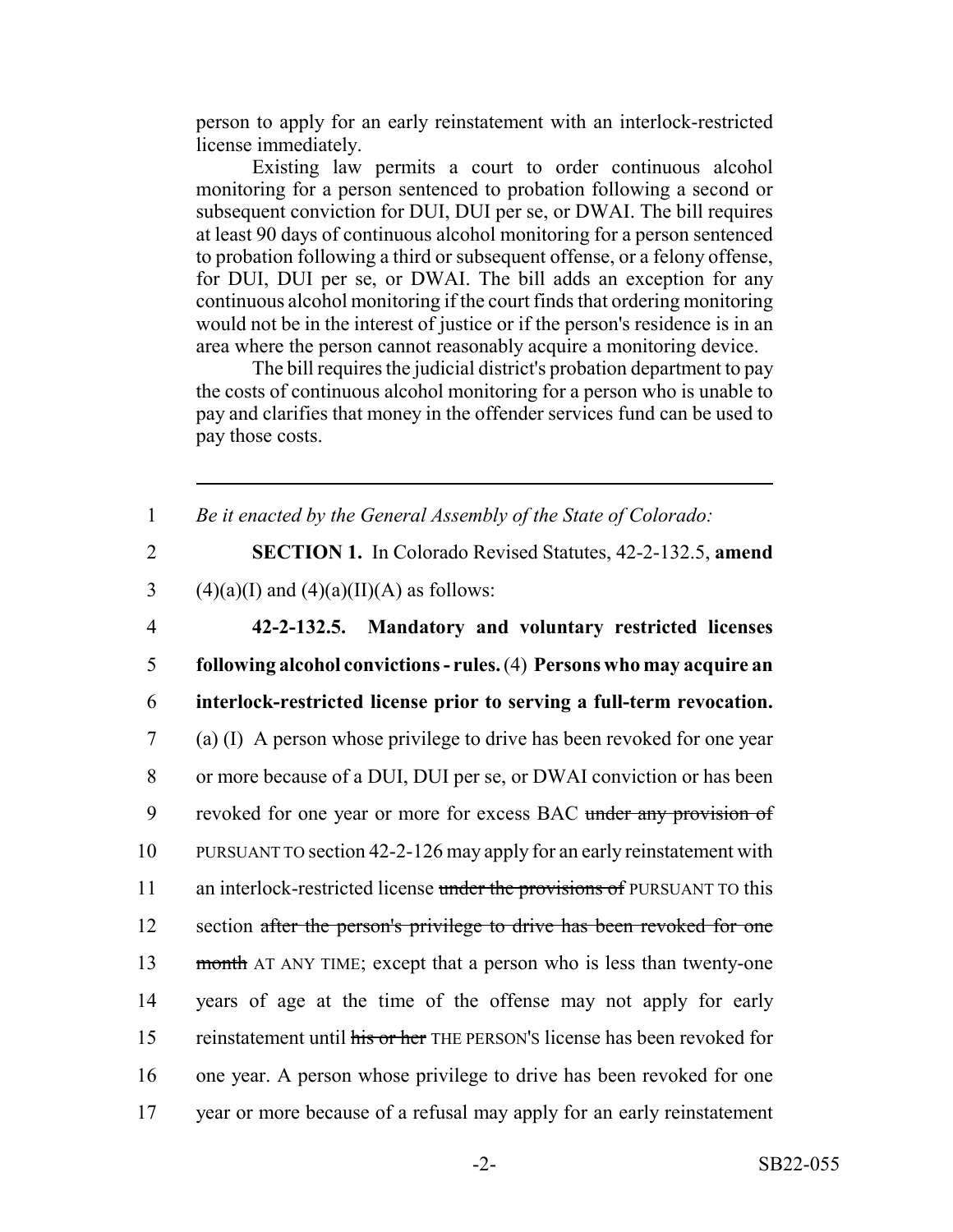1 with an interlock-restricted license under the provisions of PURSUANT TO 2 this section after the person's privilege to drive has been revoked for two 3 months; except that a person who is less than twenty-one years of age at 4 the time of the offense may not apply for early reinstatement until his or 5 her THE PERSON's license has been revoked for one year. Except for 6 first-time offenders as provided in subparagraph  $(H)$  of this paragraph  $(a)$ 7 SUBSECTION  $(4)(a)(II)$  OF THIS SECTION or for persistent drunk drivers as 8 provided in subsection (3) of this section, the restrictions imposed 9 pursuant to this section shall remain in effect for the longer of one year 10 or the total time period remaining on the license restraint prior to early 11 reinstatement.

12 (II) (A) **First-time offender eligibility.** For revocations for 13 convictions for DUI or DUI per se under PURSUANT TO section 42-2-125 14 (1)(b.5) or for excess BAC 0.08 under PURSUANT TO section  $42-2-126$  $15$  (3)(a)(I) for a first violation that requires only a nine-month revocation, 16 a person twenty-one years of age or older at the time of the offense may 17 apply for an early reinstatement with an interlock-restricted license under 18 the provisions of PURSUANT TO this section after the person's privilege to 19 drive has been revoked for at least one month AT ANY TIME. Except as 20 provided in subsection (3) of this section and sub-subparagraph  $(B)$  of 21 this subparagraph  $(H)$  SUBSECTION  $(4)(a)(II)(B)$  OF THIS SECTION, the 22 restrictions imposed pursuant to this subparagraph (II) shall SUBSECTION 23 (4)(a)(II) remain in effect for at least eight months THE TOTAL TIME 24 PERIOD REMAINING ON THE LICENSE RESTRAINT PRIOR TO EARLY 25 REINSTATEMENT.

26 **SECTION 2.** In Colorado Revised Statutes, 42-4-1307, **amend**  $27$   $(6.5)(c)(II)$ , (7) introductory portion, (7)(b)(VI), and (13); and **add**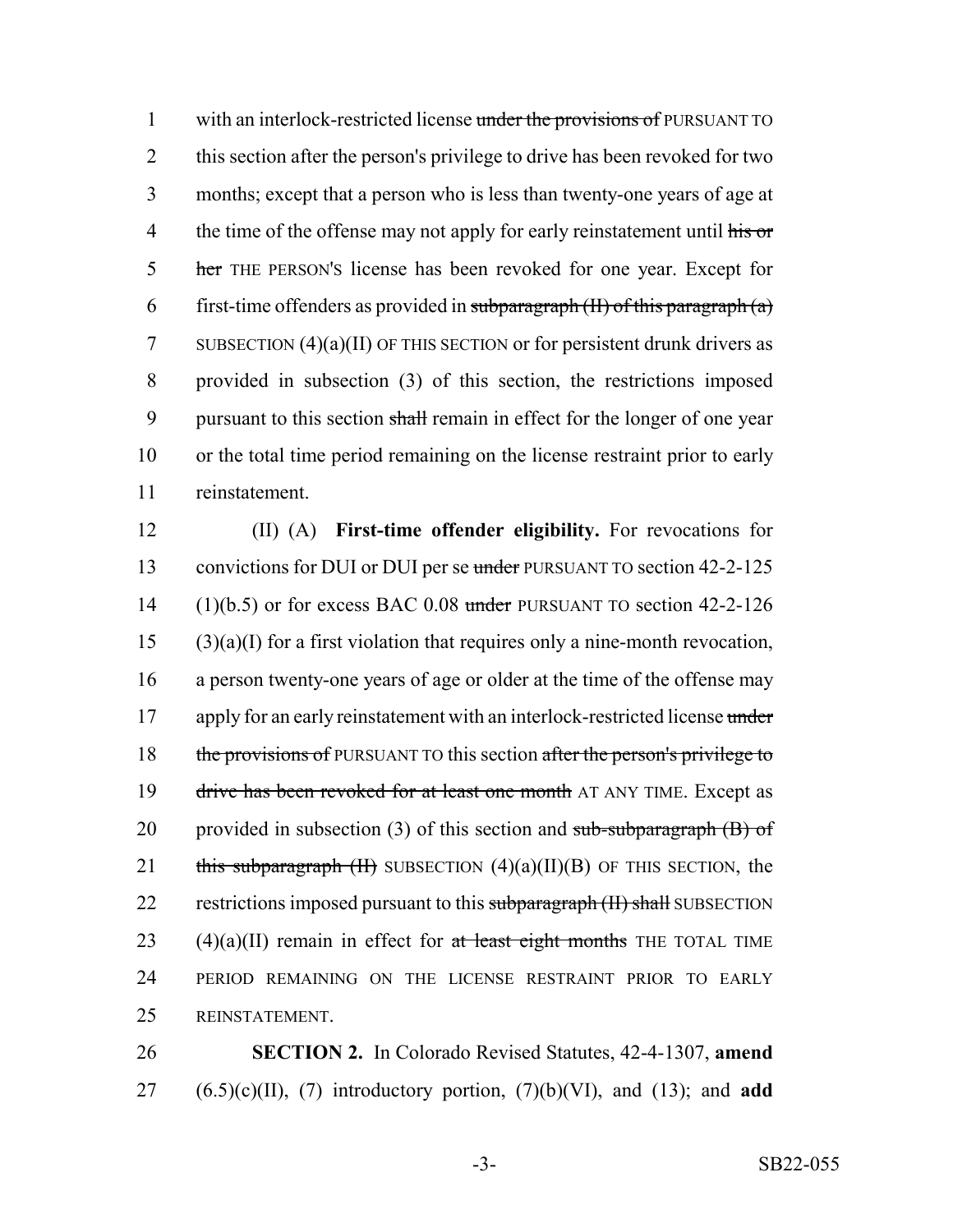1  $(2)(a.7)$  as follows:

 **42-4-1307. Penalties for traffic offenses involving alcohol and drugs - legislative declaration - definitions - repeal.** (2) **Definitions.** As used in this section, unless the context otherwise requires:

 (a.7) "CONTINUOUS ALCOHOL MONITORING" MEANS MONITORING THE ALCOHOL CONTENT IN A PERSON BY USING A DEVICE OR INSTRUMENT THAT IS ATTACHED TO THE PERSON AND DESIGNED TO AUTOMATICALLY TEST THE ALCOHOL CONTENT IN THE PERSON BY CONTACT WITH THE PERSON'S SKIN AT LEAST ONCE EVERY ONE-HALF HOUR REGARDLESS OF THE PERSON'S LOCATION, AND WHICH DETECTS THE PRESENCE OF ALCOHOL IN A PERSON AND WHETHER A PERSON ATTEMPTS TO TAMPER WITH, 12 OBSTRUCT, OR REMOVE THE DEVICE.

 (6.5) **Felony offenses.** (c) Additionally, if the court sentences the 14 defendant to a term of probation as provided by section 18-1.3-202, then, as a condition of probation, the court shall:

 (II) Sentence the defendant in accordance with subsection (7)(b) of this section, INCLUDING REQUIRING THE PERSON TO SUBMIT TO CONTINUOUS ALCOHOL MONITORING FOR AT LEAST NINETY DAYS AS DESCRIBED IN SUBSECTION (7)(b)(VI)(B) OF THIS SECTION.

 (7) **Probation-related penalties.** When a person is sentenced to 21 a period of probation pursuant to subparagraph  $(W)$  of paragraph  $(a)$  of 22 subsection  $(5)$  of this section or subparagraph  $(W)$  of paragraph  $(a)$  of 23 subsection  $(6)$  SUBSECTION  $(5)(a)(IV)$  OR  $(6)(a)(IV)$  of this section:

- (b) The court:
- 25 (VI) (A) May require the A person SENTENCED FOR A SECOND 26 OFFENSE PURSUANT TO SUBSECTION  $(5)(a)(IV)$  OF THIS SECTION to submit 27 to continuous alcohol monitoring using such technology or devices as are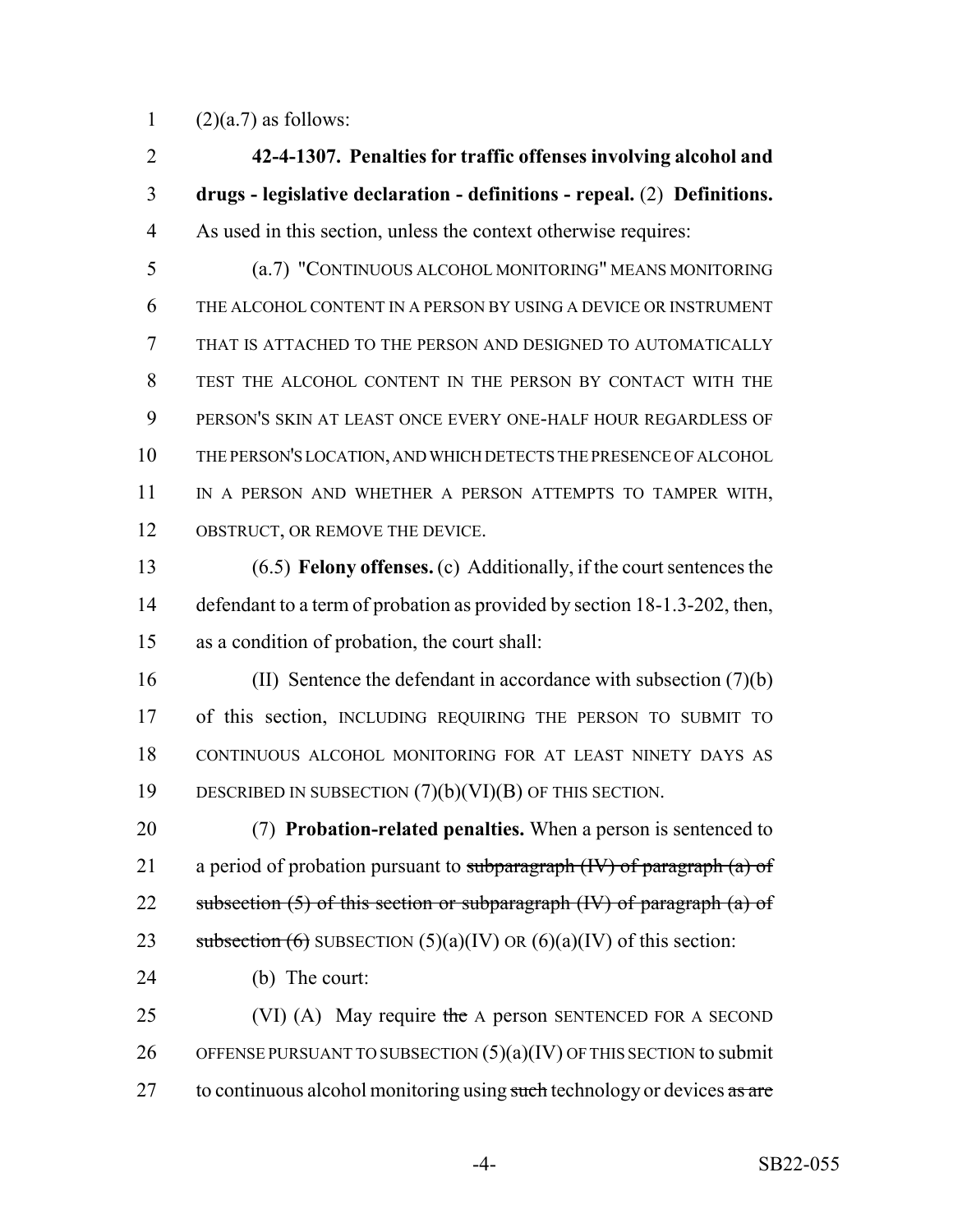1 available to the court for such THAT purpose; EXCEPT THAT THE COURT SHALL NOT REQUIRE CONTINUOUS ALCOHOL MONITORING IF THE COURT FINDS THAT REQUIRING MONITORING IS NOT IN THE BEST INTERESTS OF JUSTICE, AND THE COURT ENTERS THAT FINDING IN THE RECORD, OR IF THE PERSON'S RESIDENCE IS IN AN AREA WHERE THE PERSON CANNOT REASONABLY ACQUIRE A CONTINUOUS ALCOHOL MONITORING DEVICE; and

 (B) SHALL REQUIRE A PERSON SENTENCED FOR A THIRD OR 8 SUBSEQUENT OFFENSE PURSUANT TO SUBSECTION  $(6)(a)(IV)$  of this SECTION TO SUBMIT TO CONTINUOUS ALCOHOL MONITORING FOR AT LEAST NINETY DAYS USING TECHNOLOGY OR DEVICES AVAILABLE TO THE COURT FOR THAT PURPOSE; EXCEPT THAT THE COURT SHALL NOT REQUIRE CONTINUOUS ALCOHOL MONITORING IF THE COURT FINDS THAT REQUIRING 13 MONITORING IS NOT IN THE BEST INTERESTS OF JUSTICE, AND THE COURT 14 ENTERS THAT FINDING IN THE RECORD, OR IF THE PERSON'S RESIDENCE IS IN AN AREA WHERE THE PERSON CANNOT REASONABLY ACQUIRE A CONTINUOUS ALCOHOL MONITORING DEVICE; AND

 (13) **Alcohol and drug evaluation and supervision costs.** (a) In addition to any fines, fees, or costs levied against a person convicted of DUI, DUI per se, DWAI, or UDD, the judge shall assess each such person for the cost of the presentence or postsentence alcohol and drug evaluation and supervision services.

 (b) A PERSON REQUIRED TO SUBMIT TO CONTINUOUS ALCOHOL MONITORING SHALL PAY THE COSTS OF MONITORING UNLESS THE COURT DETERMINES THAT THE PERSON IS UNABLE TO PAY THE COSTS. IF THE COURT DETERMINES THAT THE PERSON IS UNABLE TO PAY THE COSTS OF 26 CONTINUOUS ALCOHOL MONITORING, THE JUDICIAL DISTRICT'S PROBATION DEPARTMENT SHALL PAY THE COSTS FROM THE OFFENDER SERVICES FUND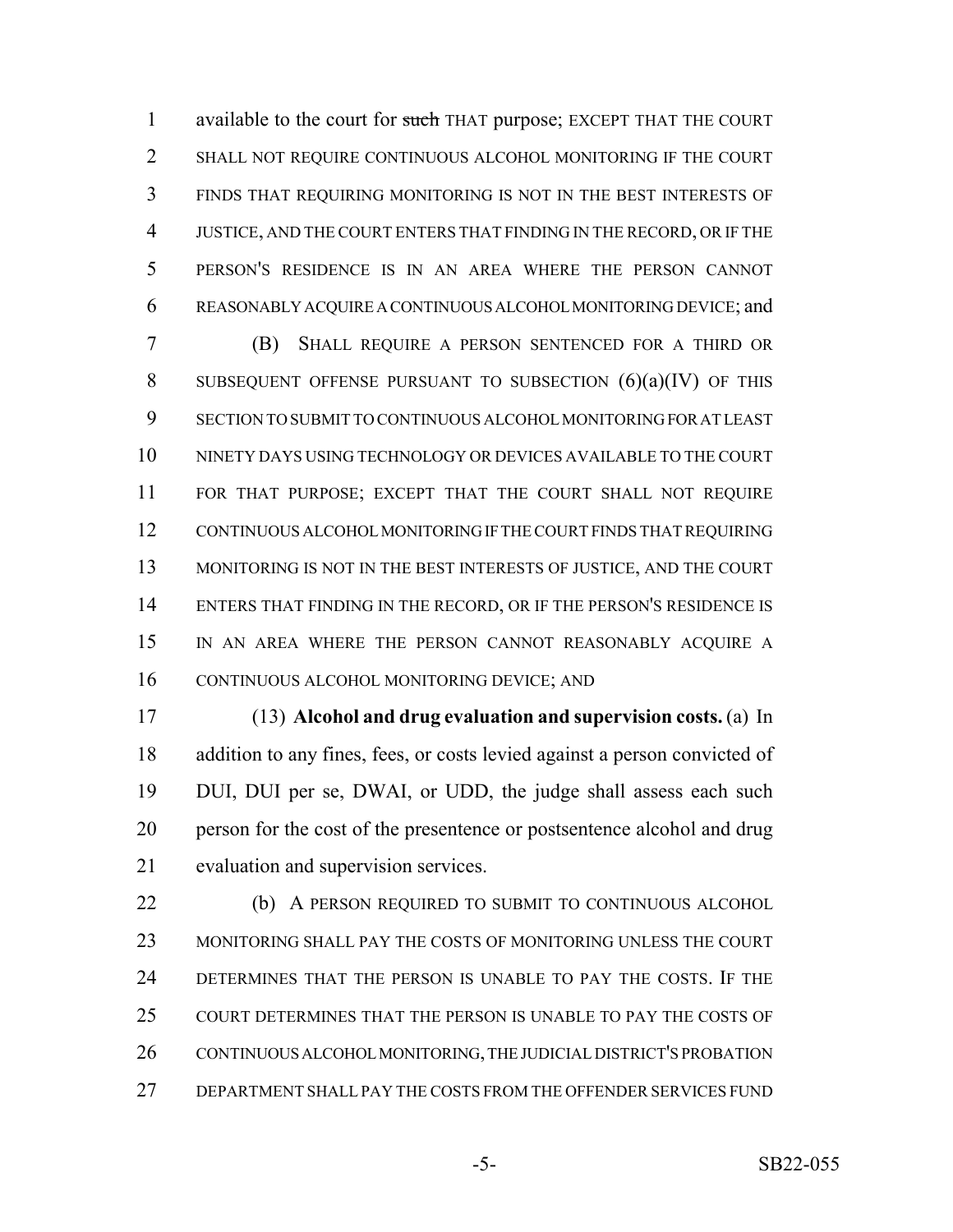ESTABLISHED IN SECTION 16-11-214. THE COURT SHALL PRESUME THAT A PERSON REPRESENTED BY COURT-APPOINTED COUNSEL IS UNABLE TO PAY FOR MONITORING SERVICES.

 **SECTION 3.** In Colorado Revised Statutes, 16-11-214, **amend** 5  $(1)(a)$  as follows:

 **16-11-214. Fund created - probation services.** (1) (a) There is created in the state treasury the offender services fund to which must be credited one hundred percent of any cost of care payments or probation 9 supervision fees paid to the state pursuant to section  $18-1.3-204(2)(a)(V)$  or 19-2.5-1120 and from which the general assembly shall make annual appropriations for administrative and personnel costs for adult and 12 juvenile probation services, as well as for adjunct adult and juvenile probation services in the judicial department, including treatment services; contract services; drug and alcohol treatment services, INCLUDING CONTINUOUS ALCOHOL MONITORING; and program development, and for associated administrative and personnel costs. Any money remaining in the fund at the end of any fiscal year does not revert to the general fund.

 **SECTION 4. Act subject to petition - effective date - applicability.** (1) This act takes effect at 12:01 a.m. on the day following the expiration of the ninety-day period after final adjournment of the general assembly; except that, if a referendum petition is filed pursuant 23 to section 1 (3) of article V of the state constitution against this act or an item, section, or part of this act within such period, then the act, item, section, or part will not take effect unless approved by the people at the general election to be held in November 2022 and, in such case, will take effect on the date of the official declaration of the vote thereon by the